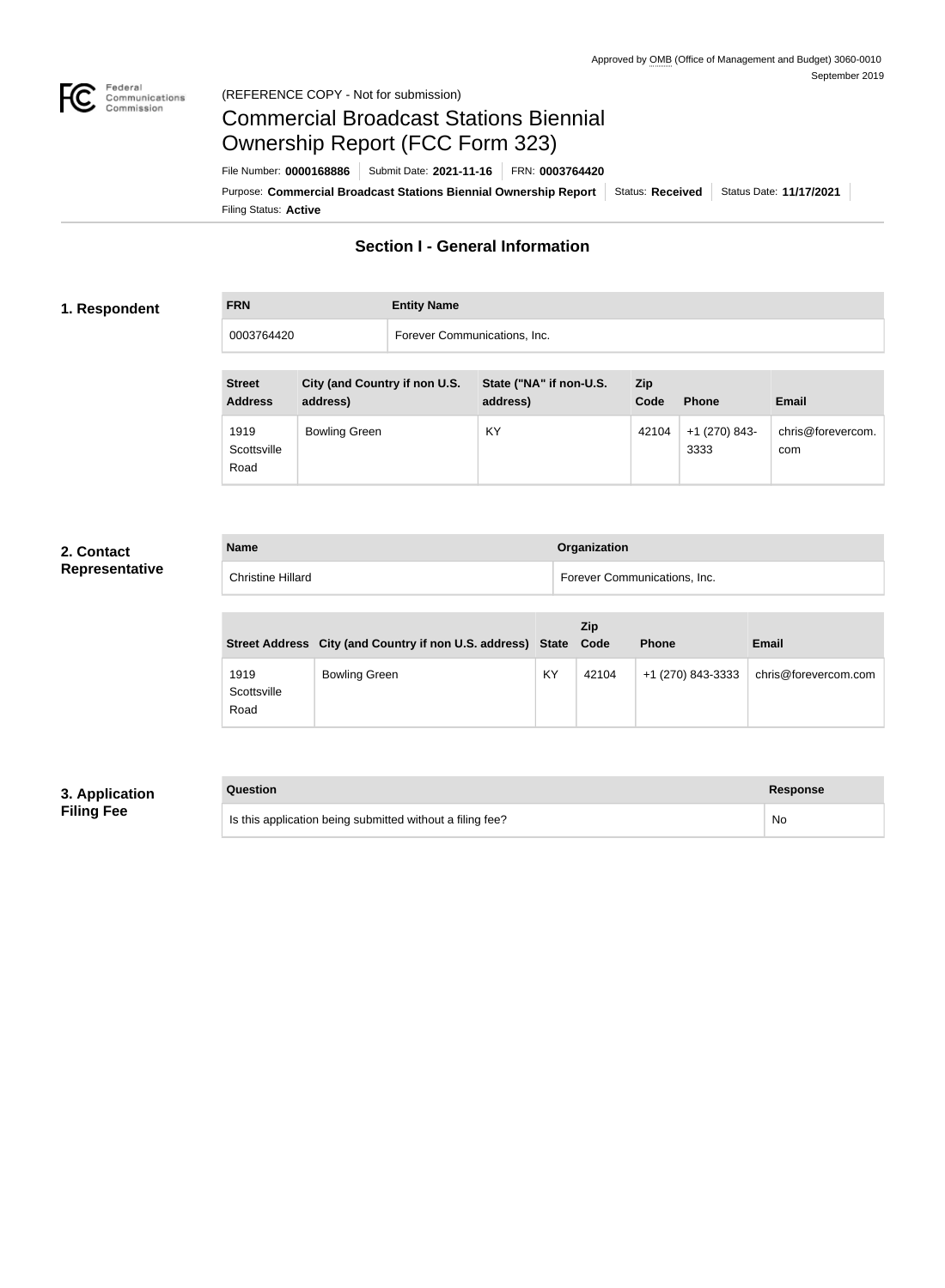| <b>Fees</b> | <b>Application Type</b> | <b>Form Number</b> | <b>Fee Code</b> | Quantity | <b>Fee Amount</b> | <b>Subtotal</b> |
|-------------|-------------------------|--------------------|-----------------|----------|-------------------|-----------------|
|             | Biennial                | Form 323           | <b>MAR</b>      |          | 85                | \$595.00        |
|             |                         |                    |                 |          | Total             | \$595.00        |

## **4. Nature of Respondent**

| (a) Provide the following information about the Respondent: |                                         |                        |
|-------------------------------------------------------------|-----------------------------------------|------------------------|
|                                                             | <b>Relationship to stations/permits</b> | Licensee               |
|                                                             | <b>Nature of Respondent</b>             | For-profit corporation |

**(b) Provide the following information about this report:**

| <b>Purpose</b> | Biennial                                                                                                                                                                               |
|----------------|----------------------------------------------------------------------------------------------------------------------------------------------------------------------------------------|
| "As of" date   | 10/01/2021                                                                                                                                                                             |
|                | When filing a biennial ownership report or validating<br>and resubmitting a prior biennial ownership report, this<br>date must be Oct. 1 of the year in which this report is<br>filed. |

#### **5. Licensee(s) and Station(s)**

#### **Respondent is filing this report to cover the following Licensee(s) and station(s):**

| <b>Licensee/Permittee Name</b> | <b>FRN</b> |
|--------------------------------|------------|
| Forever Communications, Inc.   | 0003764420 |

| Fac. ID No. | <b>Call Sign</b> | <b>City</b>          | <b>State</b> | <b>Service</b> |
|-------------|------------------|----------------------|--------------|----------------|
| 27242       | <b>WUHU</b>      | <b>SMITHS GROVE</b>  | KY           | <b>FM</b>      |
| 27243       | <b>WBGN</b>      | <b>BOWLING GREEN</b> | KY           | AM             |
| 29695       | <b>WNBS</b>      | <b>MURRAY</b>        | KY           | AM             |
| 57897       | <b>WLYE-FM</b>   | <b>GLASGOW</b>       | <b>KY</b>    | <b>FM</b>      |
| 71244       | WBVR-FM          | <b>AUBURN</b>        | KY           | <b>FM</b>      |
| 73269       | <b>WFGS</b>      | <b>MURRAY</b>        | KY           | <b>FM</b>      |
| 73270       | <b>WBZB</b>      | <b>MURRAY</b>        | KY           | AM             |

## **Section II – Biennial Ownership Information**

**1. 47 C.F.R. Section 73.3613 and Other Documents**

Licensee Respondents that hold authorizations for one or more full power television, AM, and/or FM stations should list all contracts and other instruments set forth in 47 C.F.R. Section 73.3613(a) through (c) for the facility or facilities listed on this report. In addition, attributable Local Marketing Agreements (LMAs) and attributable Joint Sales Agreements (JSAs) must be disclosed by the licensee of the brokering station on its ownership report. If the agreement is an attributable LMA, an attributable JSA, or a network affiliation agreement, check the appropriate box. Otherwise, select "Other." Non-Licensee Respondents, as well as Licensee Respondents that only hold authorizations for Class A television and/or low power television stations, should select "Not Applicable" in response to this question.

| <b>Document Information</b>           |                             |
|---------------------------------------|-----------------------------|
| Description of contract or instrument | Articles of Inc. and Bylaws |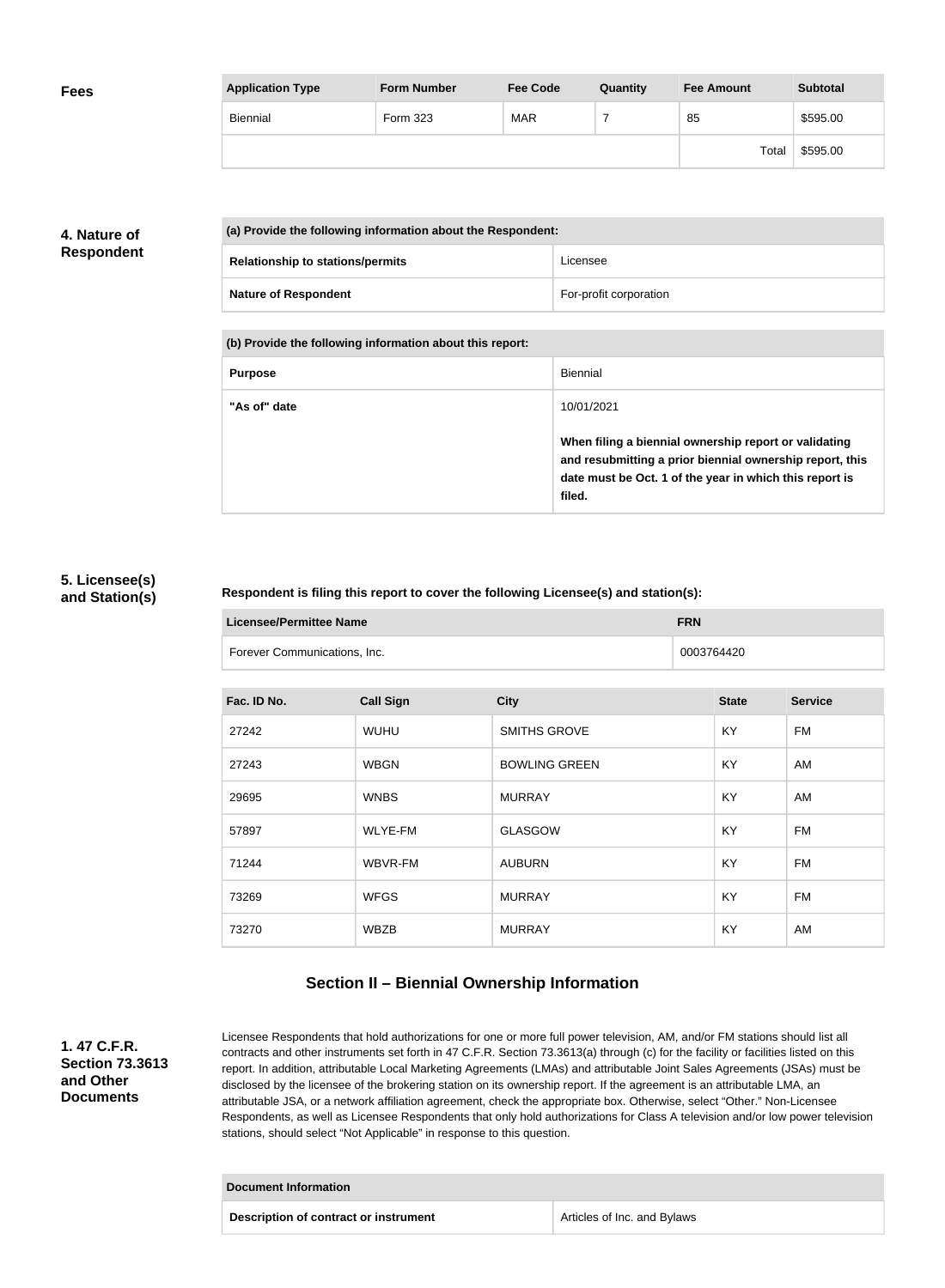| Parties to contract or instrument               | State of Georgia                                    |
|-------------------------------------------------|-----------------------------------------------------|
| Date of execution                               | 12/1993                                             |
| Date of expiration                              | No expiration date                                  |
| <b>Agreement type</b><br>(check all that apply) | Other<br><b>Agreement Type: Articles and Bylaws</b> |

| Document Information |  |
|----------------------|--|

| POGUNGIR INISHIRKISH                            |                                                   |  |
|-------------------------------------------------|---------------------------------------------------|--|
| Description of contract or instrument           | Time Brokerage Agreement                          |  |
| Parties to contract or instrument               | Royse Radio, Inc.                                 |  |
| Date of execution                               | 08/2019                                           |  |
| Date of expiration                              | 07/2024                                           |  |
| <b>Agreement type</b><br>(check all that apply) | Other<br>Agreement Type: Time Brokerage Agreement |  |

#### **2. Ownership Interests**

**(a)** Ownership Interests. This Question requires Respondents to enter detailed information about ownership interests by generating a series of subforms. Answer each question on each subform. The first subform listing should be for the Respondent itself. If the Respondent is not a natural person, also list each of the officers, directors, stockholders, non-insulated partners, non-insulated members, and any other persons or entities with a direct attributable interest in the Respondent pursuant to the standards set forth in 47 C.F.R. Section 73.3555. (A "direct" interest is one that is not held through any intervening companies or entities.) List each interest holder with a direct attributable interest in the Respondent separately.

Leave the percentage of total assets (Equity Debt Plus) field blank for an interest holder unless that interest holder has an attributable interest in the Respondent solely on the basis of the Commission's Equity Debt Plus attribution standard, 47 C.F.R. Section 73.3555, Note 2(i).

In the case of vertical or indirect ownership structures, list only those interests in the Respondent that also represent an attributable interest in the Licensee(s) for which the report is being submitted.

Entities that are part of an organizational structure that includes holding companies or other forms of indirect ownership must file separate ownership reports. In such a structure do not report, or file a separate report for, any interest holder that does not have an attributable interest in the Licensee(s) for which the report is being submitted.

Please see the Instructions for further detail concerning interests that must be reported in response to this question.

The Respondent must provide an FCC Registration Number for each interest holder reported in response to this question. Please see the Instructions for detailed information and guidance concerning this requirement.

| <b>FRN</b><br>0003764420<br>Forever Communications, Inc.<br><b>Entity Name</b><br>PO Box<br><b>Address</b><br><b>Street 1</b><br>1919 Scottsville Road<br><b>Street 2</b><br><b>Bowling Green</b><br><b>City</b><br>State ("NA" if non-U.S.<br>KY<br>address)<br>42104<br><b>Zip/Postal Code</b><br><b>United States</b><br>Country (if non-U.S.<br>address)<br>Respondent<br><b>Listing Type</b> | <b>OWNERSHIP INTO HIGHON</b> |  |  |
|---------------------------------------------------------------------------------------------------------------------------------------------------------------------------------------------------------------------------------------------------------------------------------------------------------------------------------------------------------------------------------------------------|------------------------------|--|--|
|                                                                                                                                                                                                                                                                                                                                                                                                   |                              |  |  |
|                                                                                                                                                                                                                                                                                                                                                                                                   |                              |  |  |
|                                                                                                                                                                                                                                                                                                                                                                                                   |                              |  |  |
|                                                                                                                                                                                                                                                                                                                                                                                                   |                              |  |  |
|                                                                                                                                                                                                                                                                                                                                                                                                   |                              |  |  |
|                                                                                                                                                                                                                                                                                                                                                                                                   |                              |  |  |
|                                                                                                                                                                                                                                                                                                                                                                                                   |                              |  |  |
|                                                                                                                                                                                                                                                                                                                                                                                                   |                              |  |  |
|                                                                                                                                                                                                                                                                                                                                                                                                   |                              |  |  |
|                                                                                                                                                                                                                                                                                                                                                                                                   |                              |  |  |

**Ownership Information**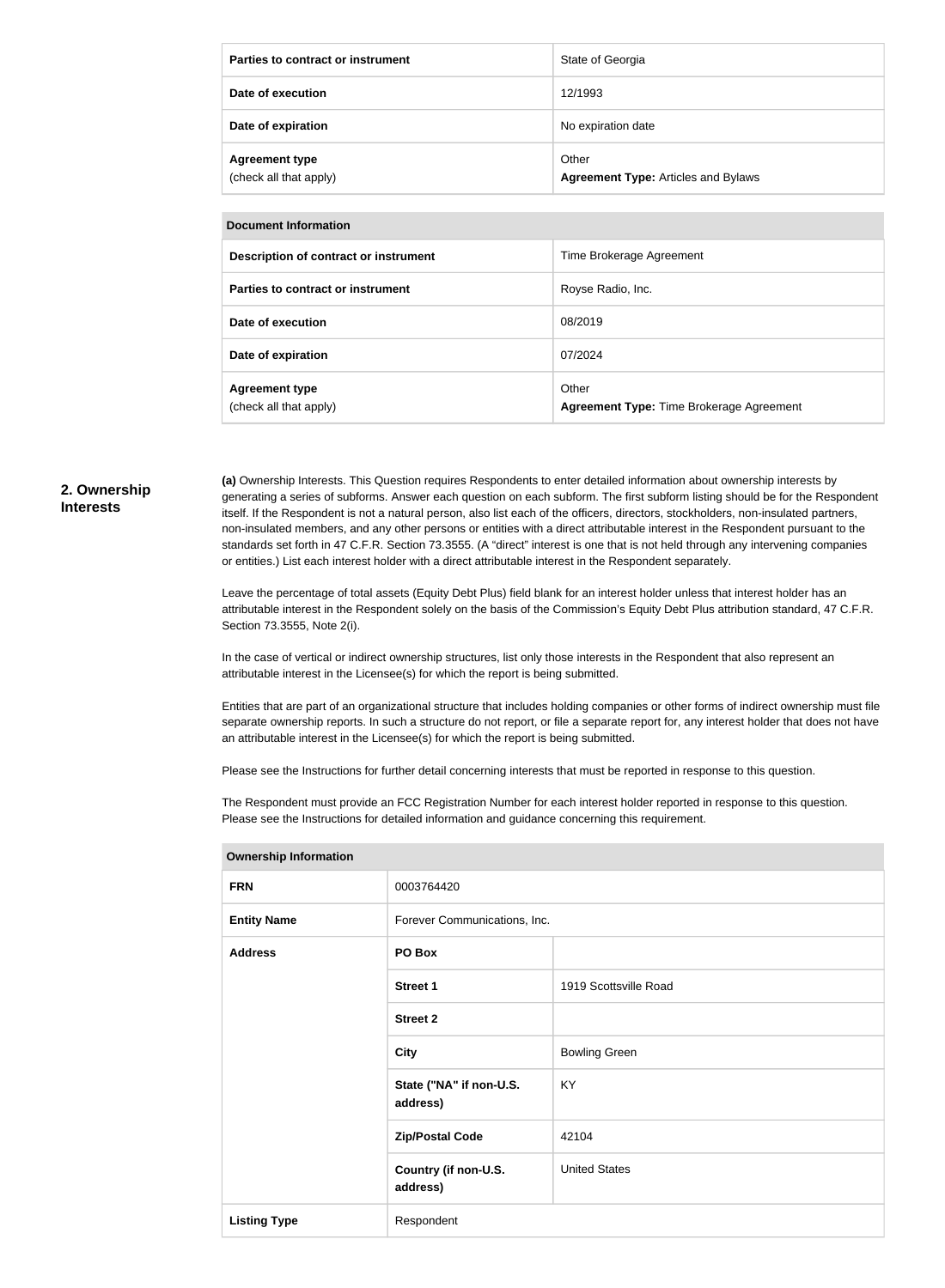| <b>Positional Interests</b><br>(check all that apply)                                                                      | Respondent                                              |         |                             |
|----------------------------------------------------------------------------------------------------------------------------|---------------------------------------------------------|---------|-----------------------------|
| <b>Tribal Nation or Tribal</b><br><b>Entity</b>                                                                            | Interest holder is not a Tribal nation or Tribal entity |         |                             |
| <b>Interest Percentages</b><br>(enter percentage values<br>from 0.0 to 100.0)                                              | Voting                                                  | $0.0\%$ | <b>Jointly Held?</b><br>No. |
|                                                                                                                            | <b>Equity</b>                                           | $0.0\%$ |                             |
|                                                                                                                            | <b>Total assets (Equity Debt</b><br>Plus)               | $0.0\%$ |                             |
| Does interest holder have an attributable interest in one or more broadcast stations<br>that do not appear on this report? |                                                         | No.     |                             |

#### **Ownership Information**

| <b>FRN</b>                                                                    | 0019269331                                                                           |                        |                            |
|-------------------------------------------------------------------------------|--------------------------------------------------------------------------------------|------------------------|----------------------------|
| <b>Name</b>                                                                   | <b>Christine Hillard</b>                                                             |                        |                            |
| <b>Address</b>                                                                | PO Box                                                                               |                        |                            |
|                                                                               | <b>Street 1</b>                                                                      | 1919 Scottsville Road  |                            |
|                                                                               | <b>Street 2</b>                                                                      |                        |                            |
|                                                                               | <b>City</b>                                                                          | <b>Bowling Green</b>   |                            |
|                                                                               | State ("NA" if non-U.S.<br>address)                                                  | KY                     |                            |
|                                                                               | <b>Zip/Postal Code</b>                                                               | 42104                  |                            |
|                                                                               | Country (if non-U.S.<br>address)                                                     | <b>United States</b>   |                            |
| <b>Listing Type</b>                                                           | Other Interest Holder                                                                |                        |                            |
| <b>Positional Interests</b><br>(check all that apply)                         | Officer, Director, Stockholder                                                       |                        |                            |
| Citizenship, Gender,                                                          | <b>Citizenship</b>                                                                   | <b>US</b>              |                            |
| <b>Ethnicity, and Race</b><br><b>Information (Natural</b>                     | Gender                                                                               | Female                 |                            |
| Persons Only)                                                                 | <b>Ethnicity</b>                                                                     | Not Hispanic or Latino |                            |
|                                                                               | Race                                                                                 | White                  |                            |
| <b>Interest Percentages</b><br>(enter percentage values<br>from 0.0 to 100.0) | Voting                                                                               | 10.0%                  | <b>Jointly Held?</b><br>No |
|                                                                               | <b>Equity</b>                                                                        | 10.0%                  |                            |
|                                                                               | <b>Total assets (Equity Debt</b><br>Plus)                                            | 10.0%                  |                            |
| that do not appear on this report?                                            | Does interest holder have an attributable interest in one or more broadcast stations |                        | Yes                        |

**Ownership Information**

| <b>FRN</b>         | 0024218083        |  |
|--------------------|-------------------|--|
| <b>Entity Name</b> | Alt Dynasty Trust |  |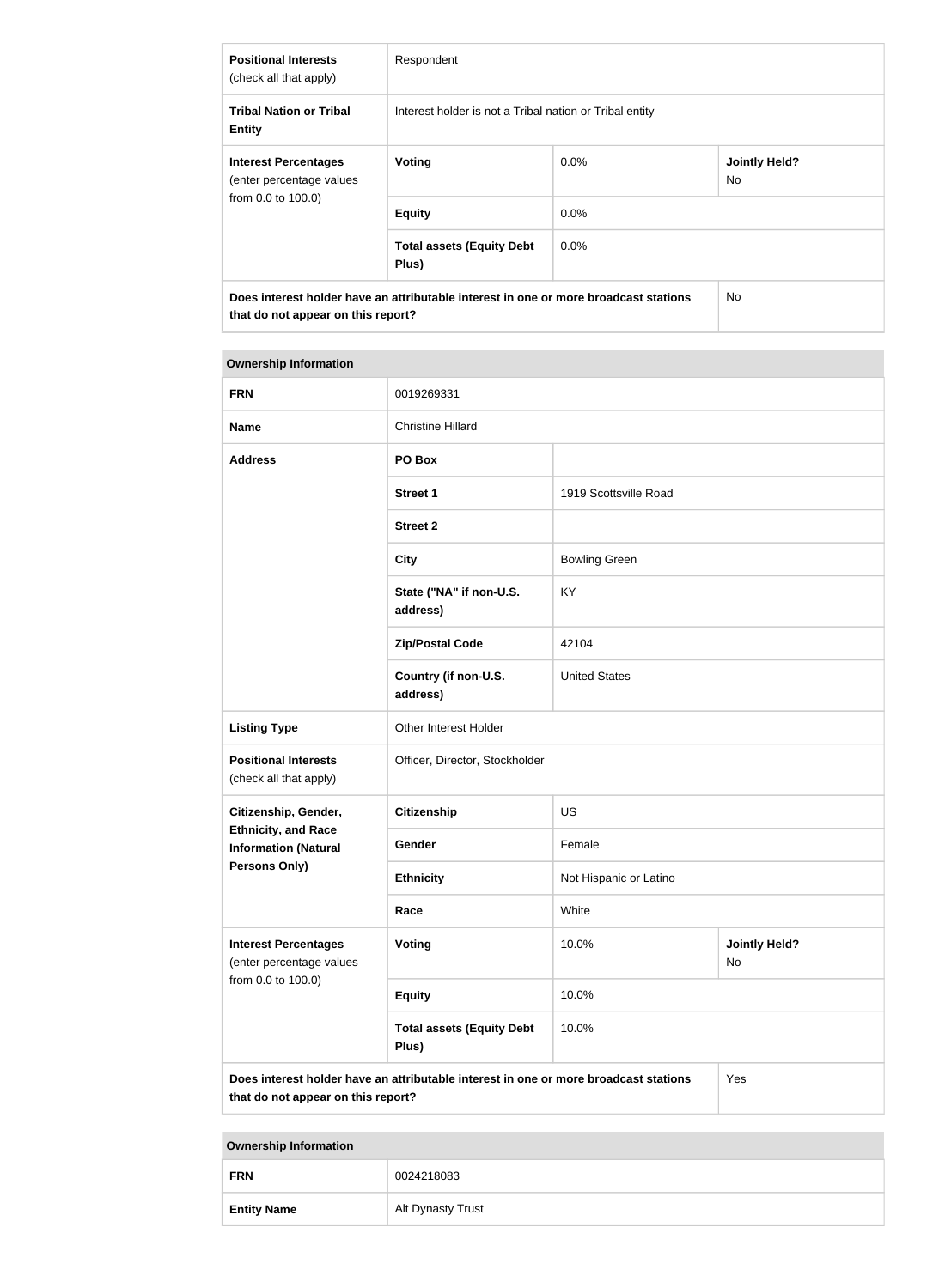| <b>Address</b>                                          | PO Box                                                                               |                              |                                   |
|---------------------------------------------------------|--------------------------------------------------------------------------------------|------------------------------|-----------------------------------|
|                                                         | <b>Street 1</b>                                                                      | 14451 Marina San Pablo Place |                                   |
|                                                         | <b>Street 2</b>                                                                      |                              |                                   |
|                                                         | <b>City</b>                                                                          | Jacksonville                 |                                   |
|                                                         | State ("NA" if non-U.S.<br>address)                                                  | FL.                          |                                   |
|                                                         | <b>Zip/Postal Code</b>                                                               | 32224                        |                                   |
|                                                         | Country (if non-U.S.<br>address)                                                     | <b>United States</b>         |                                   |
| <b>Listing Type</b>                                     | Other Interest Holder                                                                |                              |                                   |
| <b>Positional Interests</b><br>(check all that apply)   | Stockholder, Attributable Investor                                                   |                              |                                   |
| <b>Tribal Nation or Tribal</b><br><b>Entity</b>         | Interest holder is not a Tribal nation or Tribal entity                              |                              |                                   |
| <b>Interest Percentages</b><br>(enter percentage values | Voting                                                                               | 45.0%                        | <b>Jointly Held?</b><br><b>No</b> |
| from 0.0 to 100.0)                                      | <b>Equity</b>                                                                        | 45.0%                        |                                   |
|                                                         | <b>Total assets (Equity Debt</b><br>Plus)                                            | 45.0%                        |                                   |
| that do not appear on this report?                      | Does interest holder have an attributable interest in one or more broadcast stations |                              | Yes                               |

| <b>Ownership Information</b>                            |                                                         |                                     |  |
|---------------------------------------------------------|---------------------------------------------------------|-------------------------------------|--|
| <b>FRN</b>                                              | 0024218109                                              |                                     |  |
| <b>Entity Name</b>                                      | Kerby Eugene Confer Irrevocable Trust                   |                                     |  |
| <b>Address</b>                                          | PO Box                                                  |                                     |  |
|                                                         | <b>Street 1</b>                                         | 2105 Bud Ct.                        |  |
|                                                         | <b>Street 2</b>                                         |                                     |  |
|                                                         | <b>City</b>                                             | Ft. Mill                            |  |
|                                                         | State ("NA" if non-U.S.<br>address)                     | <b>SC</b>                           |  |
|                                                         | <b>Zip/Postal Code</b>                                  | 29715                               |  |
|                                                         | Country (if non-U.S.<br>address)                        | <b>United States</b>                |  |
| <b>Listing Type</b>                                     | Other Interest Holder                                   |                                     |  |
| <b>Positional Interests</b><br>(check all that apply)   | Stockholder                                             |                                     |  |
| <b>Tribal Nation or Tribal</b><br><b>Entity</b>         | Interest holder is not a Tribal nation or Tribal entity |                                     |  |
| <b>Interest Percentages</b><br>(enter percentage values | Voting                                                  | <b>Jointly Held?</b><br>45.0%<br>No |  |
| from 0.0 to 100.0)                                      | <b>Equity</b>                                           | 45.0%                               |  |
|                                                         |                                                         |                                     |  |

#### **Ownership Information**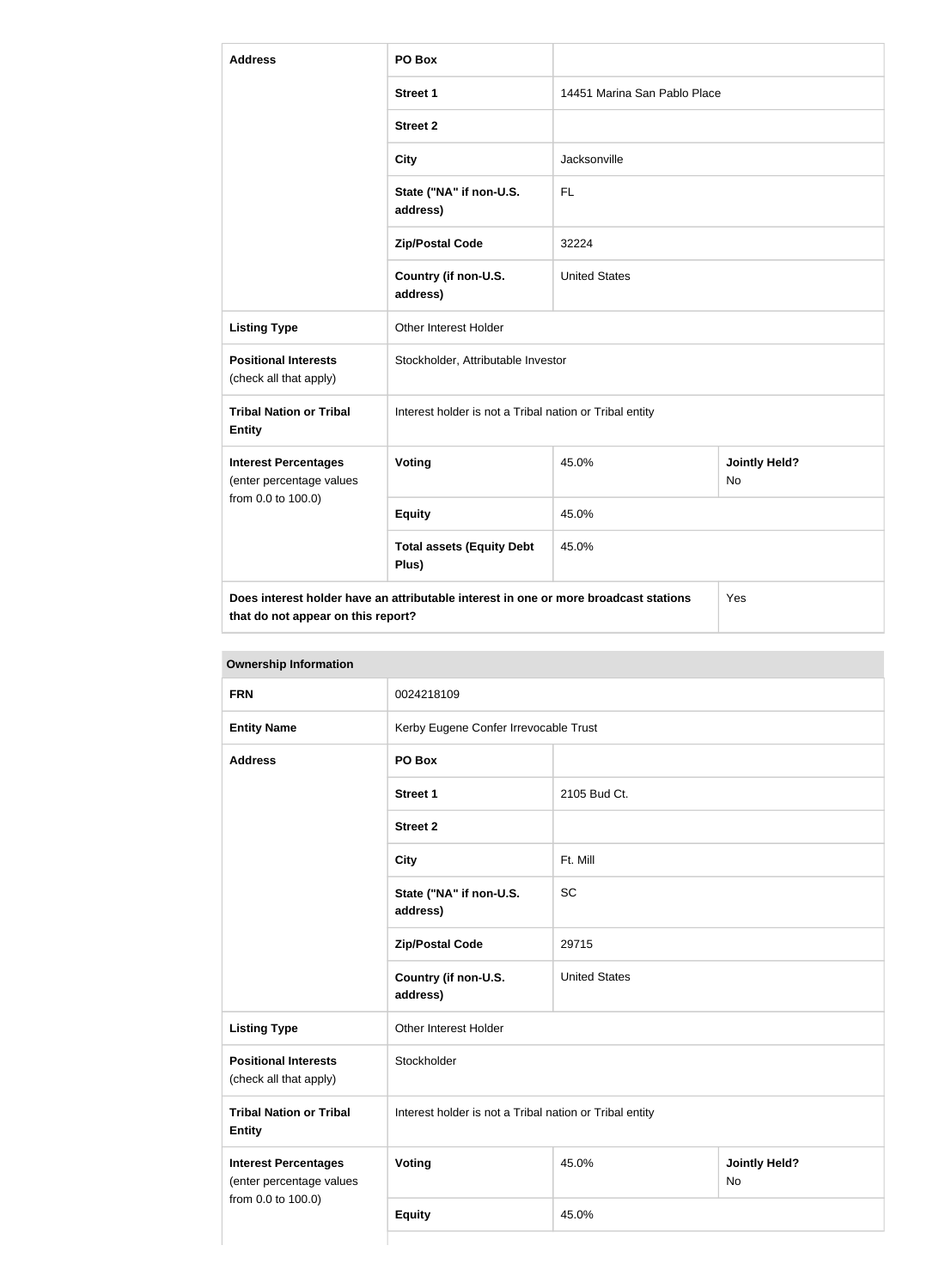| <b>Total assets (Equity Debt</b><br>Plus)                                            | 45.0% |     |
|--------------------------------------------------------------------------------------|-------|-----|
| Does interest holder have an attributable interest in one or more broadcast stations |       | Yes |

**that do not appear on this report?**

| <b>Ownership Information</b>                              |                                                                                      |                              |                            |
|-----------------------------------------------------------|--------------------------------------------------------------------------------------|------------------------------|----------------------------|
| <b>FRN</b>                                                | 0019231695                                                                           |                              |                            |
| <b>Name</b>                                               | Donald J. Alt                                                                        |                              |                            |
| <b>Address</b>                                            | PO Box                                                                               |                              |                            |
|                                                           | <b>Street 1</b>                                                                      | 14451 Marina San Pablo Place |                            |
|                                                           | <b>Street 2</b>                                                                      |                              |                            |
|                                                           | <b>City</b>                                                                          | Jacksonville                 |                            |
|                                                           | State ("NA" if non-U.S.<br>address)                                                  | <b>FL</b>                    |                            |
|                                                           | <b>Zip/Postal Code</b>                                                               | 32224                        |                            |
|                                                           | Country (if non-U.S.<br>address)                                                     | <b>United States</b>         |                            |
| <b>Listing Type</b>                                       | Other Interest Holder                                                                |                              |                            |
| <b>Positional Interests</b><br>(check all that apply)     | Officer, Director                                                                    |                              |                            |
| Citizenship, Gender,                                      | <b>Citizenship</b>                                                                   | <b>US</b>                    |                            |
| <b>Ethnicity, and Race</b><br><b>Information (Natural</b> | Gender                                                                               | Male                         |                            |
| <b>Persons Only)</b>                                      | <b>Ethnicity</b>                                                                     | Not Hispanic or Latino       |                            |
|                                                           | Race                                                                                 | White                        |                            |
| <b>Interest Percentages</b><br>(enter percentage values   | <b>Voting</b>                                                                        | 0.0%                         | <b>Jointly Held?</b><br>No |
| from 0.0 to 100.0)                                        | <b>Equity</b>                                                                        | 0.0%                         |                            |
|                                                           | <b>Total assets (Equity Debt</b><br>0.0%<br>Plus)                                    |                              |                            |
| that do not appear on this report?                        | Does interest holder have an attributable interest in one or more broadcast stations |                              | Yes                        |

| <b>Ownership Information</b> |  |
|------------------------------|--|
|------------------------------|--|

| ___            |                                     |              |
|----------------|-------------------------------------|--------------|
| <b>FRN</b>     | 0019231745                          |              |
| <b>Name</b>    | Kerby E. Confer                     |              |
| <b>Address</b> | PO Box                              |              |
|                | Street 1                            | 2105 Bud Ct. |
|                | <b>Street 2</b>                     |              |
|                | City                                | Ft. Mill     |
|                | State ("NA" if non-U.S.<br>address) | SC           |
|                |                                     |              |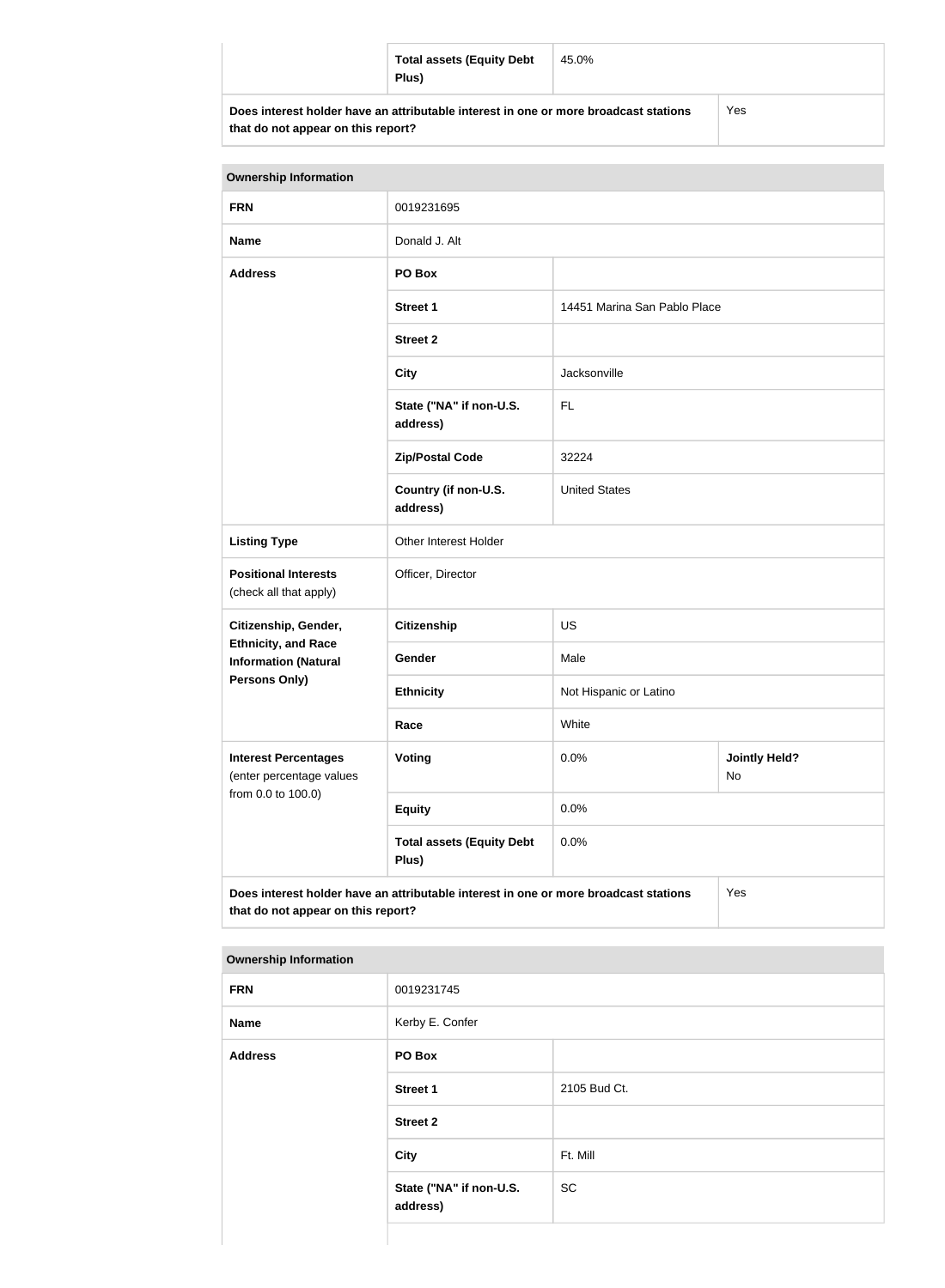|                                                                                                                                                     | <b>Zip/Postal Code</b>                    | 29715                  |                                   |
|-----------------------------------------------------------------------------------------------------------------------------------------------------|-------------------------------------------|------------------------|-----------------------------------|
|                                                                                                                                                     |                                           |                        |                                   |
|                                                                                                                                                     | Country (if non-U.S.<br>address)          | <b>United States</b>   |                                   |
| <b>Listing Type</b>                                                                                                                                 | Other Interest Holder                     |                        |                                   |
| <b>Positional Interests</b><br>(check all that apply)                                                                                               | Officer, Director                         |                        |                                   |
| Citizenship, Gender,                                                                                                                                | <b>Citizenship</b>                        | <b>US</b>              |                                   |
| <b>Ethnicity, and Race</b><br><b>Information (Natural</b><br>Persons Only)                                                                          | Gender                                    | Male                   |                                   |
|                                                                                                                                                     | <b>Ethnicity</b>                          | Not Hispanic or Latino |                                   |
|                                                                                                                                                     | Race                                      | White                  |                                   |
| <b>Interest Percentages</b><br>(enter percentage values                                                                                             | <b>Voting</b>                             | 0.0%                   | <b>Jointly Held?</b><br><b>No</b> |
| from 0.0 to 100.0)                                                                                                                                  | <b>Equity</b>                             | 0.0%                   |                                   |
|                                                                                                                                                     | <b>Total assets (Equity Debt</b><br>Plus) | 0.0%                   |                                   |
| Does interest holder have an attributable interest in one or more broadcast stations<br>that do not appear on this report?                          |                                           | Yes                    |                                   |
|                                                                                                                                                     |                                           |                        |                                   |
| (b) Respondent certifies that any interests, including equity, financial, or voting<br>interests, not reported in this filing are non-attributable. |                                           | Yes                    |                                   |

If "No," submit as an exhibit an explanation.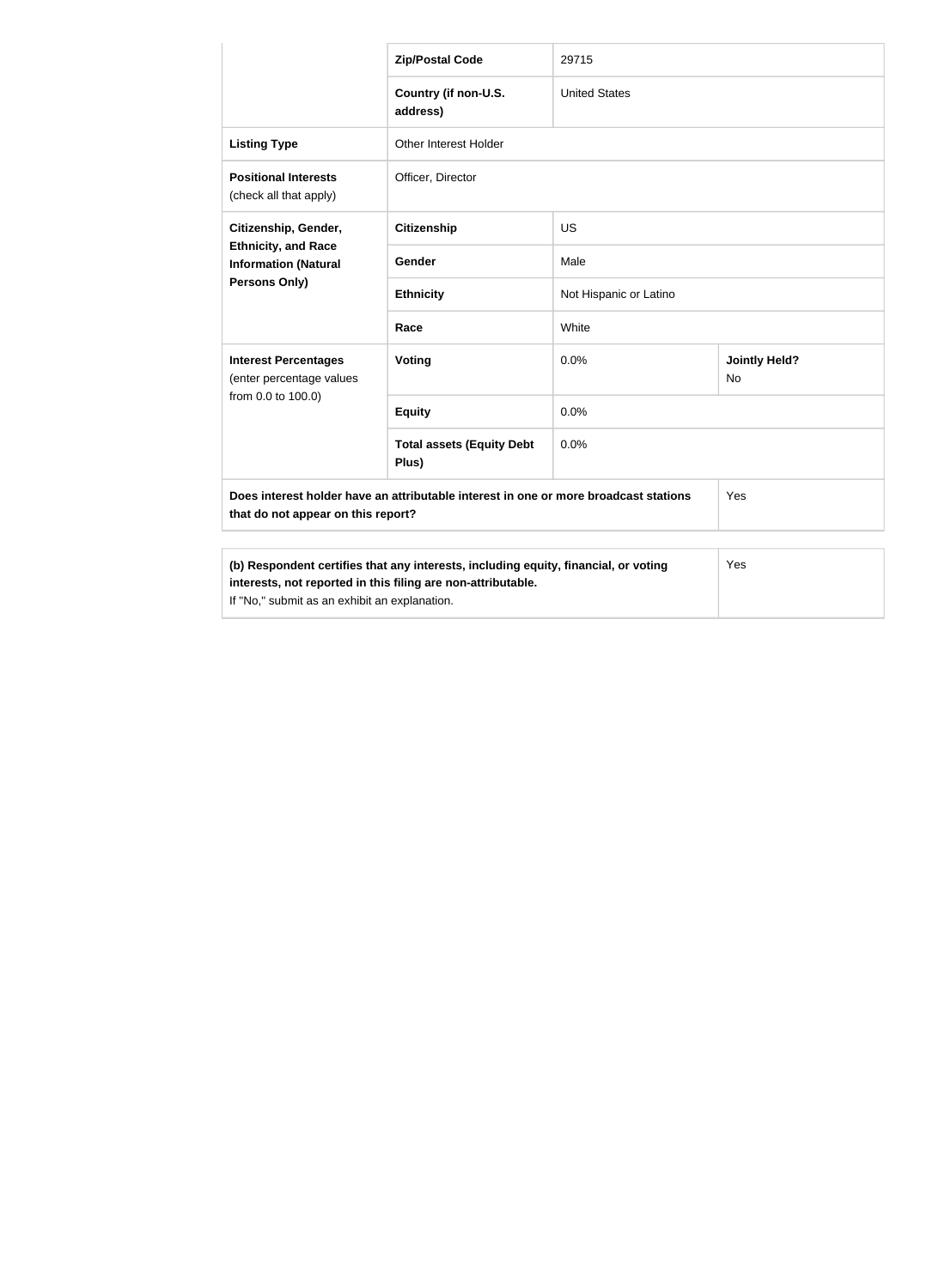

**(d) Are any of the individuals listed as an attributable interest holder in the Respondent married to each other or related to each other as parentchild or as siblings?** No

If "Yes," provide the following information for each such the relationship.

| (e) Is Respondent seeking an attribution exemption for any officer or director with<br>duties wholly unrelated to the Licensee(s)?                                                                                             | No |
|--------------------------------------------------------------------------------------------------------------------------------------------------------------------------------------------------------------------------------|----|
| If "Yes," complete the information in the required fields and submit an Exhibit fully describing<br>that individual's duties and responsibilities, and explaining why that individual should not be<br>attributed an interest. |    |

### **3. Organizational Chart (Licensees Only)**

Attach a flowchart or similar document showing the Licensee's vertical ownership structure including the Licensee and all entities that have attributable interests in the Licensee. Licensees with a single parent entity may provide a brief explanatory textual Exhibit in lieu of a flowchart or similar document. Licensees without parent entities should so indicate in a textual Exhibit.

**Non-Licensee Respondents should select "N/A" in response to this question.**

| <b>File Name</b>                                       | Uploaded By | <b>Attachment Type</b> | <b>Description</b> |
|--------------------------------------------------------|-------------|------------------------|--------------------|
| ForeverCommunicationsInc323 Ownership Chart 112119.pdf | Applicant   | <b>Ownership Chart</b> |                    |